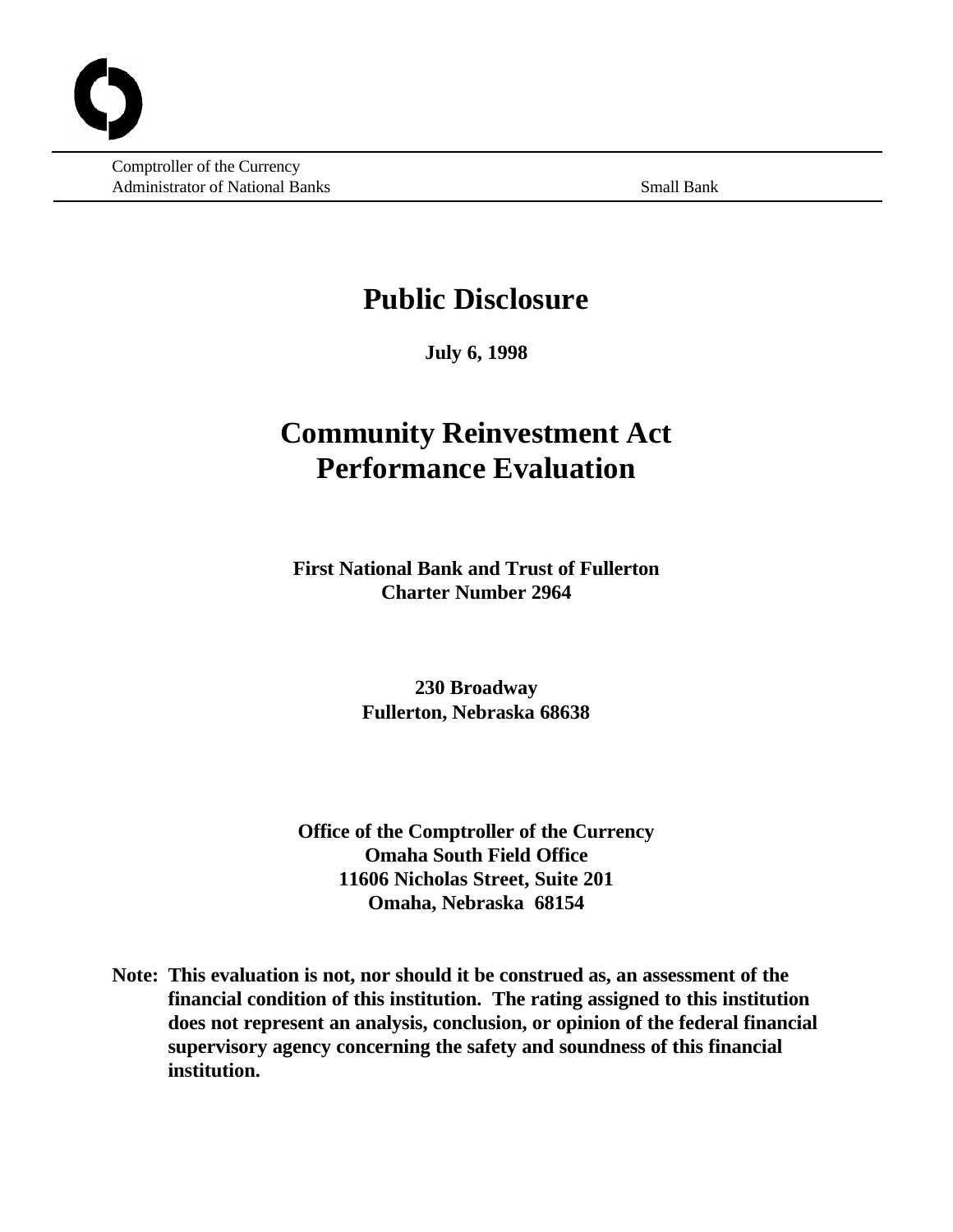# **General Information**

The Community Reinvestment Act (CRA) requires each federal financial supervisory agency to use its authority, when examining financial institutions subject to its supervision, to assess the institution's record of meeting the credit needs of its entire community, including low- and moderate-income neighborhoods, consistent with the safe and sound operation of the institution. Upon conclusion of such examination, the agency must prepare a written evaluation of the institution's record of meeting the credit needs of its community.

This document is an evaluation of the CRA performance of First National Bank and Trust of Fullerton, Fullerton, Nebraska prepared by The Office of the Comptroller of the Currency, as of July 6, 1998. The agency rates the CRA performance of an institution consistent with the provisions set forth in Appendix A to 12 C.F.R. Part 25.

**Institution's CRA Rating:** This institution is rated **"Satisfactory."**

First National Bank and Trust of Fullerton (bank) does a satisfactory job of lending to farms of different sizes and extends a majority of its loans to borrowers within its assessment area. The bank maintains a reasonable loan-to-deposit ratio.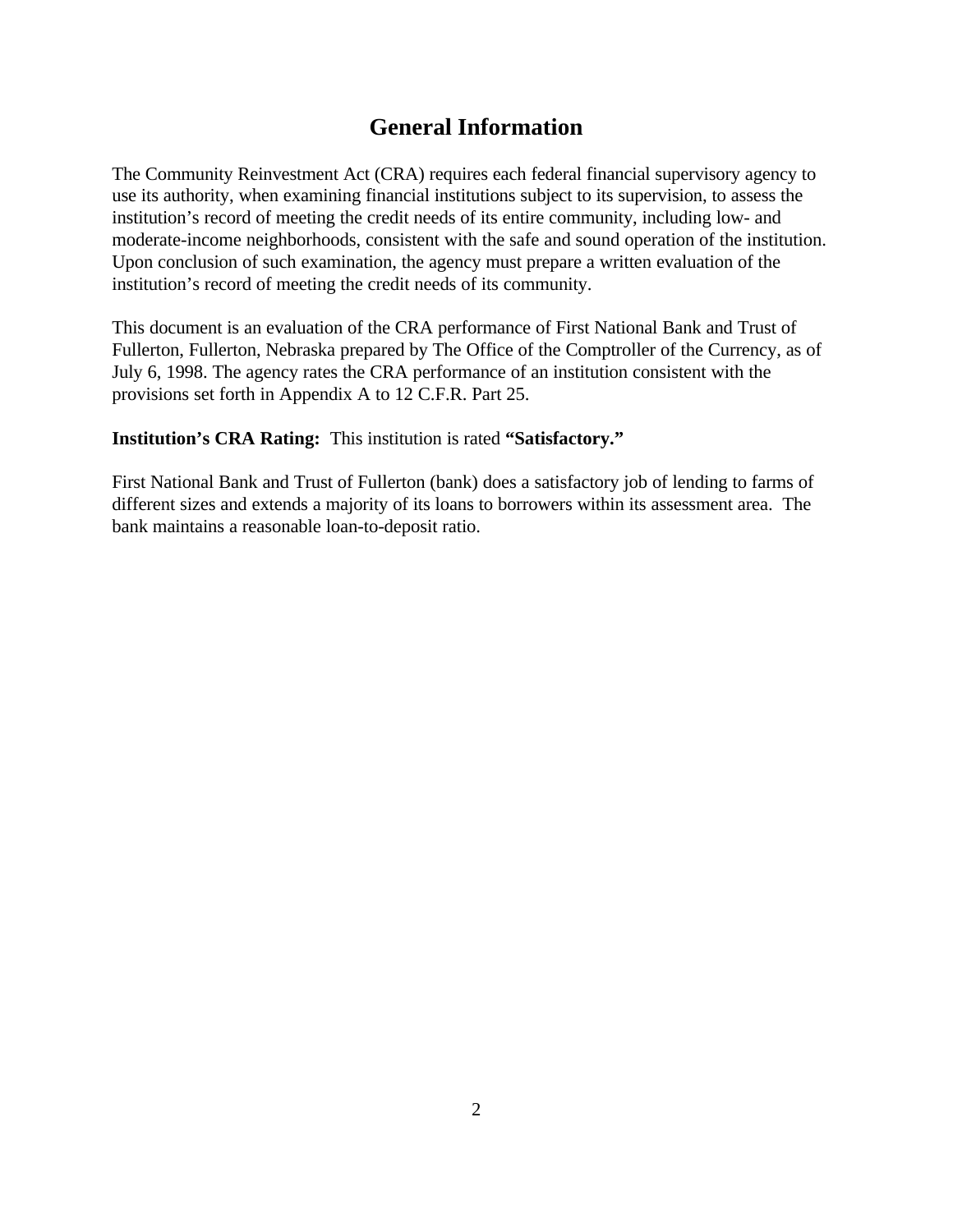#### **DESCRIPTION OF INSTITUTION**

First National Bank and Trust of Fullerton is a \$40 million bank located in central Nebraska. It is a subsidiary of First National Holding Company, Inc., a one-bank holding company. The holding company also owns an insurance business with offices in three area communities. The insurance company comprises only a minimal amount of the holding company's assets. The bank does not have any branches, but maintains a cash dispensing machine at a convenience store in Fullerton and an automated teller machine at a convenience store in Cedar Rapids. There are no legal impediments or other factors, including the financial condition of the bank, which hinder the bank's ability to comply with the Community Reinvestment Act. The OCC previously rated the bank's CRA performance "Outstanding" at our January 17, 1995 examination.

The bank offers a full range of credit products including agricultural, real estate, commercial, and consumer loans. Net loans represented 69% of the bank assets as of June 30, 1998. The bank is primarily an agricultural lender with 85% of its loans for agricultural, 9% for commercial, 3% for 1-4 family residential, and 3% for other consumer purposes. We concentrated our analysis on farm loans because they comprised the vast majority of the loan portfolio.

Loan and deposit competition comes from several other financial institutions located in Nance and Boone Counties. In addition, the Farm Credit System provides strong competition for loans, and an affiliate of a larger Nebraska bank competes for area deposits. The bank is the third largest of the ten financial institutions or branches located in the assessment area. The institutions include six national banks, three state banks, and one savings and loan with deposits ranging from \$7 million to \$40 million. We determined this ranking by comparing the June 30, 1997 deposits reported to the Federal Deposit Insurance Corporation.

# **DESCRIPTION OF ASSESSMENT AREA**

Management has designated all of Nance and Boone Counties as the bank's assessment area. The bank's only office is in the town of Fullerton, which is the county seat located in the central part of Nance County. The assessment area consists of two middle-income Block Numbering Areas (BNAs) in Boone County and one middle-income BNA in Nance County. The assessment area is not located within a Metropolitan Statistical Area, meets regulatory requirements, and does not arbitrarily exclude any low- and moderate-income areas.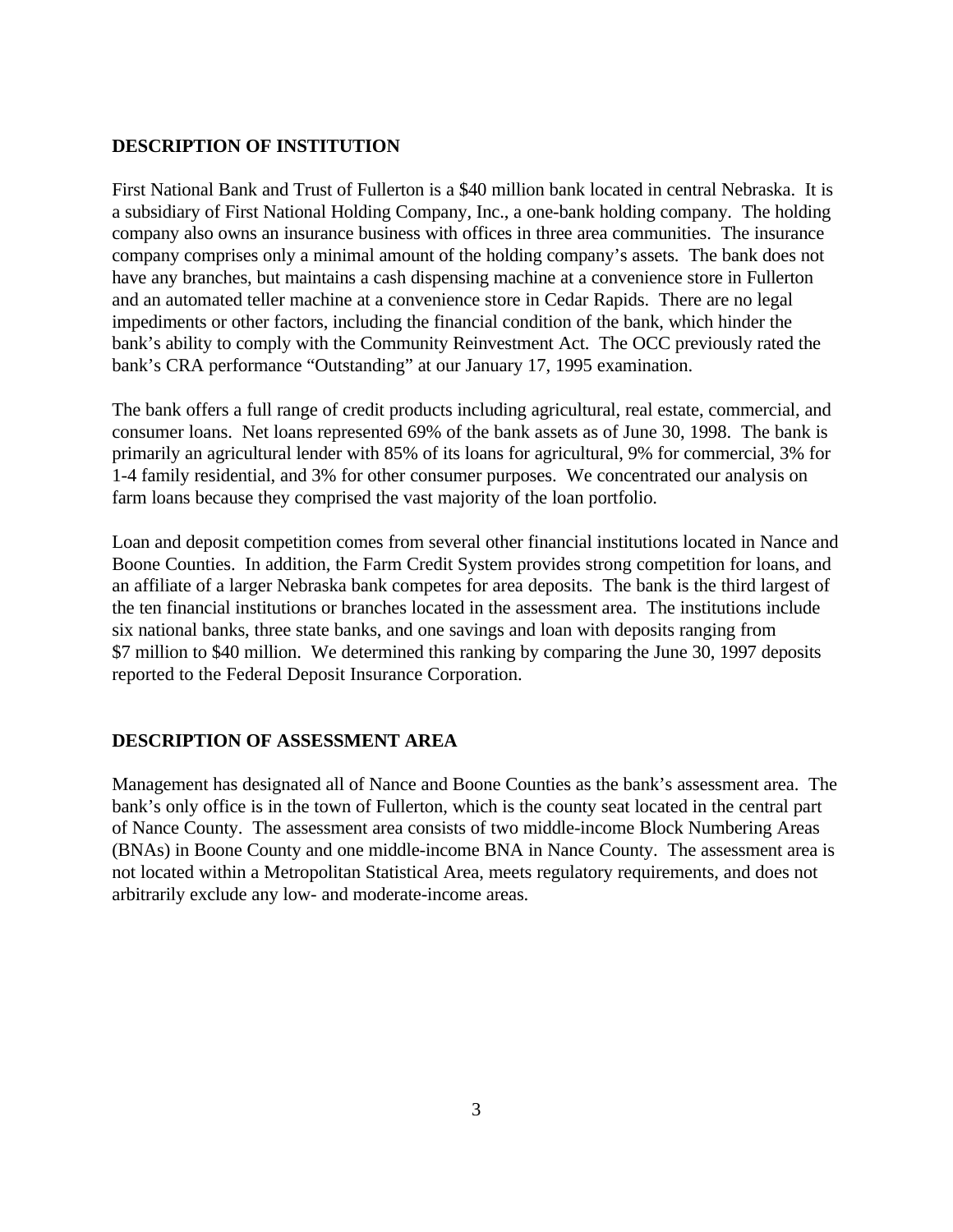#### **DESCRIPTION OF ASSESSMENT AREA (CONTINUED)**

Nance and Boone Counties are rural areas containing several small communities. According to 1990 U.S. census information, 10,942 people reside in the assessment area. About 41% of the population lives in Albion, Fullerton, and Genoa, and the remaining people are split between eight other communities and the surrounding countryside. The 1990 HUD nonMSA statewide median family income for the assessment area is \$25,572 compared to the statewide non-metropolitan median family income of \$27,623. In 1997, the updated HUD nonMSA statewide median family income was \$37,100. The assessment area's median housing value is \$26,571, with 65% of the housing units owner occupied. The percent of families by income level for the assessment area is as follows: low-income 20%, moderate-income 20%, middle-income 31%, and upper-income 29%. In addition, 10% of the families were below the poverty level as of the census date.

The area's economy is stable to decreasing with few opportunities for growth and impending concerns in the agricultural sector. Agriculture and its related industries dominate the local economy. The area's main products include corn, soybeans, hay, and cattle. Major employers include area nursing homes, school systems, and county government. Overall unemployment remains low.

We conducted one new contact and reviewed three recent contacts with community members located within the assessment area. Our contacts included a government official and three local business people. All four contacts indicated a need for agricultural credit, and three of the contacts stated there is a need for business credit. The bank offers all of these types of loans, with its primary emphasis on agricultural lending.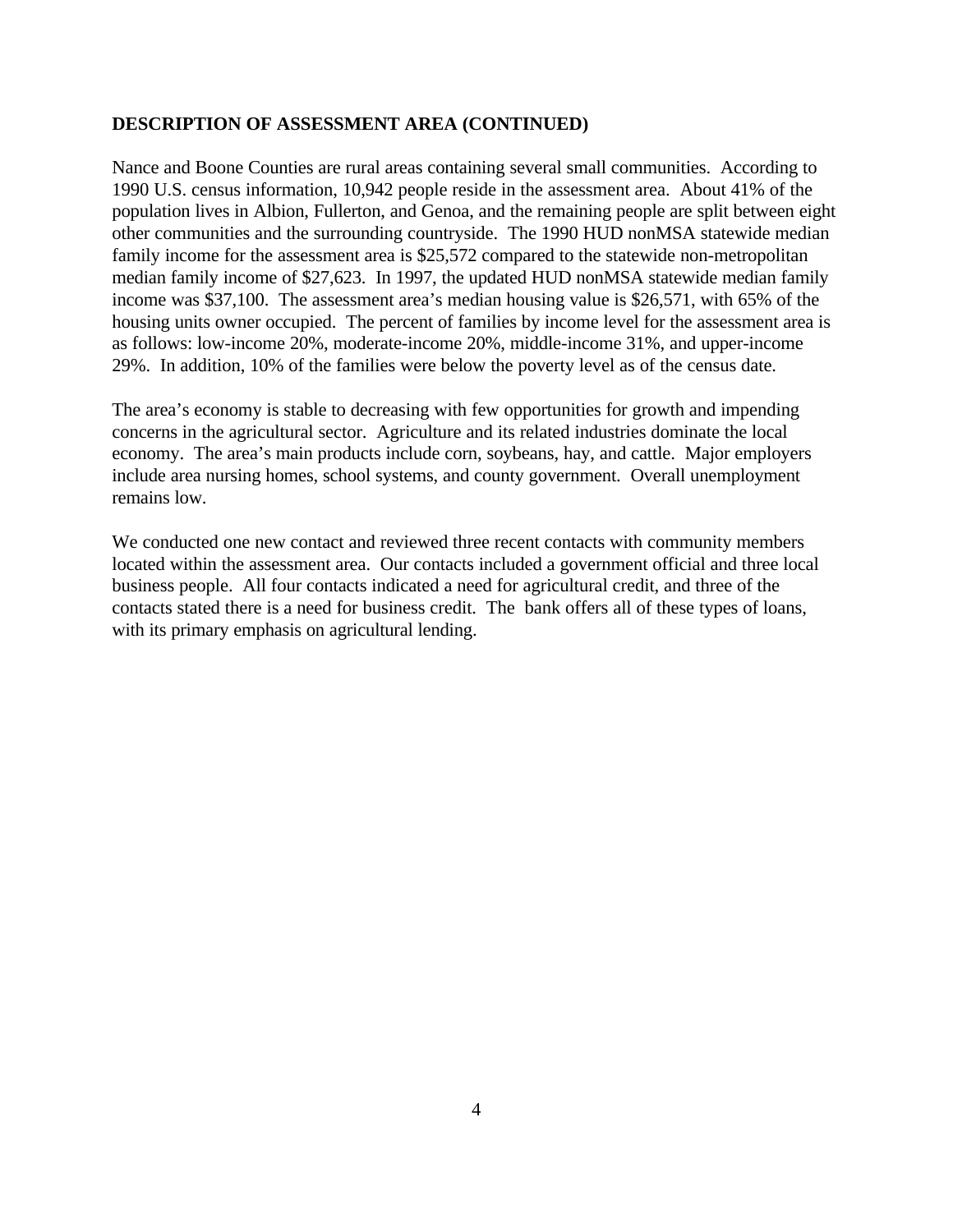## **CONCLUSIONS WITH RESPECT TO PERFORMANCE CRITERIA**

#### **Loans to Farms of Different Sizes**

The bank does a satisfactory job of extending credit to farms of different sizes. The 1992 U.S. Agriculture Census data indicates 97% of the number of farms generate gross revenues less than \$500 thousand, which equals only 55% of total agricultural sales in the assessment area. Our agricultural loan sample indicates a reasonable correlation with the demographic data. We randomly sampled 44 agricultural notes totaling \$2.7 million which were originated between July 1, 1997 and July 10, 1998. This sample represented 14% of the 315 agricultural notes originated during this period. All of these loans were to customers residing within the assessment area.

| Gross Revenues<br>(000) | Dollar<br>Volume of<br>Loans<br>Sampled<br>(000) | Percent of<br>Sampled<br>Loans | Census<br>Data:<br>Percent of<br>Farms by<br>Total<br><b>Sales</b> | Number<br>of Loans<br>Sampled | Percent of<br>Sampled<br>Loans | Census<br>Data:<br>Percent of<br>Farms by<br>Number |
|-------------------------|--------------------------------------------------|--------------------------------|--------------------------------------------------------------------|-------------------------------|--------------------------------|-----------------------------------------------------|
| $$0 - $100$ *           | \$210                                            | 8%                             | 17%                                                                | 11                            | 25%                            | 69%                                                 |
| $$100 - $250$           | \$962                                            | 35%                            | 25%                                                                | 22                            | 50%                            | 22%                                                 |
| \$250--\$500            | \$985                                            | 36%                            | 13%                                                                | 5                             | 11%                            | 6%                                                  |
| \$500 or More #         | \$564                                            | 21%                            | 45%                                                                | 6                             | 14%                            | 3%                                                  |
| Totals                  | \$2,721                                          | 100%                           | 100%                                                               | 44                            | 100%                           | 100%                                                |

#### **AGRICULTURAL LOANS**

\* This group includes part-time farmers who may not borrow for agricultural purposes.

# The largest gross sales in the sample was \$702 thousand.

#### **Lending in Assessment Area**

The majority of the bank's loans are to borrowers who reside within the assessment area. Approximately 83% of the dollar volume and 79% of the number of agricultural notes sampled were made to customers who live within the assessment area. We calculated these percentages by reviewing 63 notes totaling 20% of the agricultural notes originated between July 1, 1997 and July 10 1998.